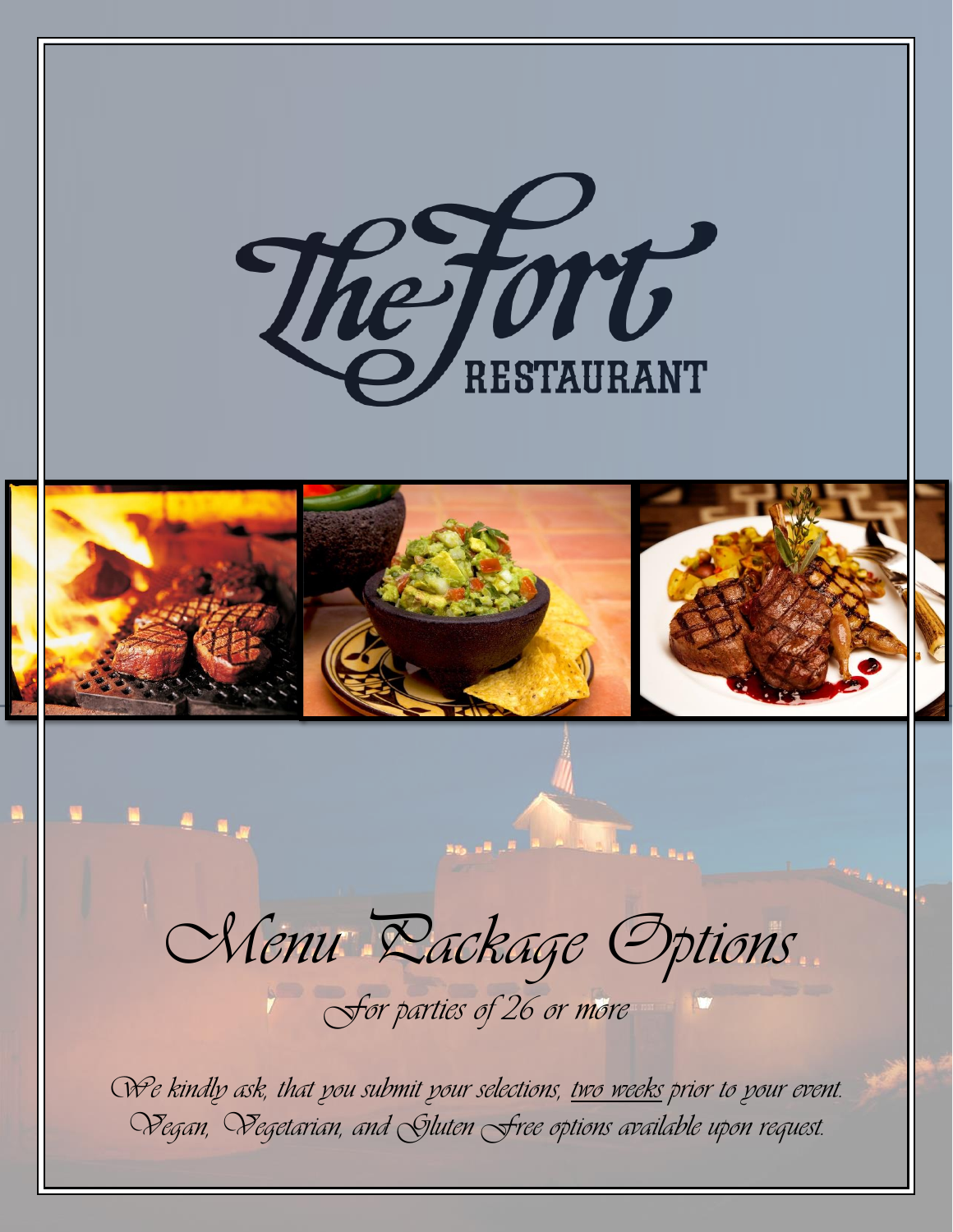

# A LA CARTE APPETIZER MENU

Mix and match any Buffet Appetizers with any Passed Appetizers. *You may add additional appetizers to any package.* 

### BUFFET APPETIZERS

(Price Per Guest)

Peanut Butter Stuffed Jalapenos Escabeche – *pickled jalapenos, mango (GF/VEG/V)* \$3.00 - Per Person Rocky Mountain Oysters - *Seasoned Panko, Sweet chili sauce* \$4.50 - Per Person Mountain Man Boudies Buffalo Sausage – *jalapeno beer mustard* \$4.50 - Per Person Mexican Style Salsa (GF/VEG/V) – *tomato, onion, lime, serrano pepper, tortilla chips* \$4.00 - Per Person Hot Sausage Bean Dip – *dark Stout beer, refried beans, cheddar cheese, tortilla chips* \$4.50 - Per Person Sam's Famous Guacamole – *avocado, tomato, onion, lime, tortilla chips* \$4.50 - Per Person The Fort Charcuterie Platter - Sausage: Buffalo, Wild Boar, Rattlesnake, and Elk Sausage \$210 - 50 guests *Cheeses: Parmigiano Reggiano, Blue Cheese, Goat Cheese, and Manchego* \$105 – 25 guests *Served with an assortment of fruit, candied nuts, and crackers (GF OPTION)*

### PASSED APPETIZERS

(2 Dozen Minimum)

| \$30 - per dozen |
|------------------|
| \$40 - per dozen |
| \$36 - per dozen |
| \$35 - per dozen |
| \$36 - per dozen |
| \$35 - per dozen |
| \$36 - per dozen |
| \$40 - per dozen |
| \$26 - per dozen |
| \$40 - per dozen |
| \$40 - per dozen |
|                  |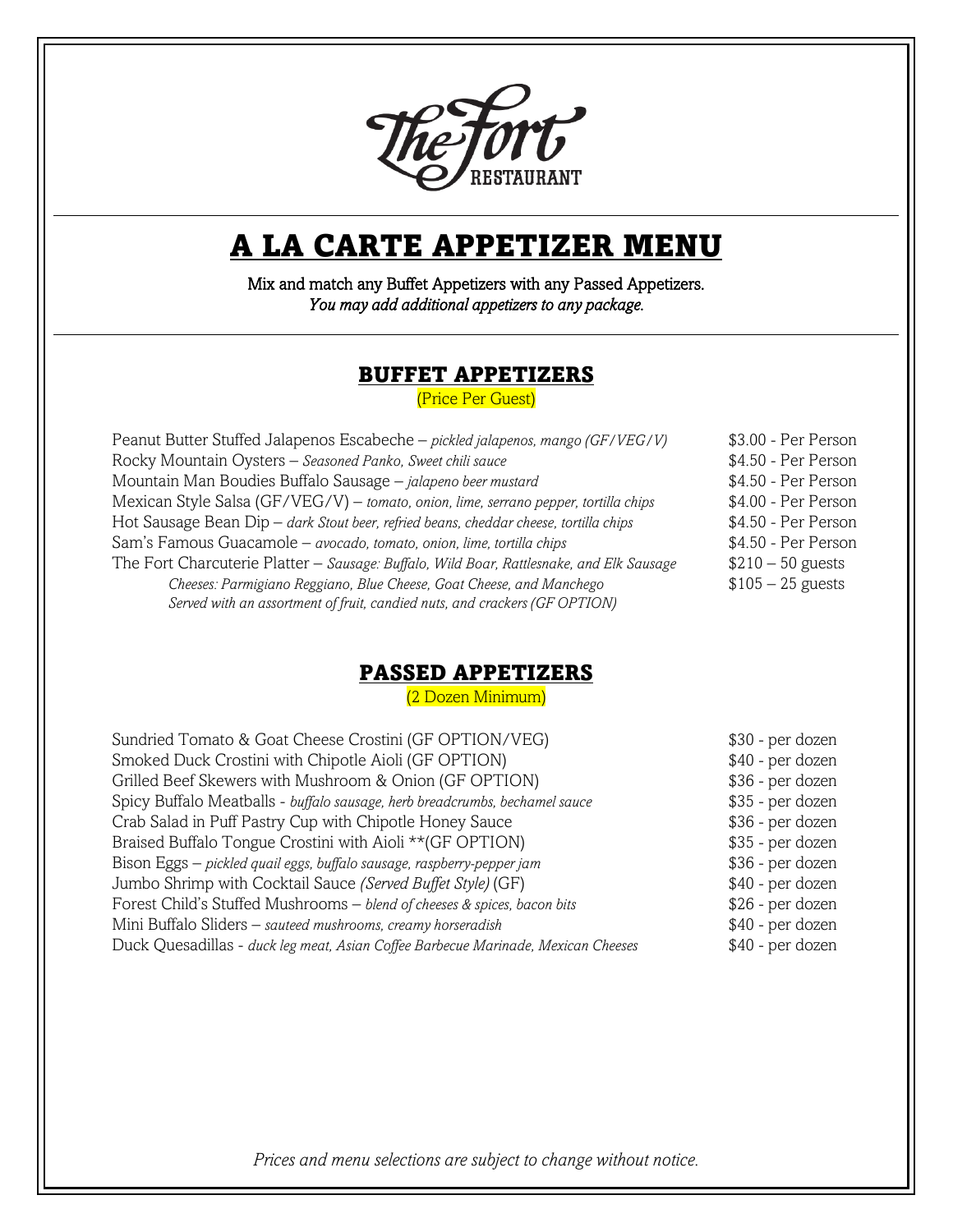

# A LA CARTE DINNER MENU

#### Two Item Entree: \$55

*2 items on each plate or 2 item buffet/family style (Everyone receives the same Items)*

*OR*

### Three Item Entree: \$65

*3 items on each plate or 3 item buffet/family style (Everyone receives the same items)*

#### ENTREES (CHOOSE 2 OR 3)

Atlantic Salmon – 4oz with White Wine sauce (GF) Teriyaki Marinated Quail – 4oz (GF) Panko Chicken – 4oz with Mild Green Chili and Creamy Red Dixon Cherry Bourbon Duck Breast – 5oz (GF) Spiced Colorado Lamb T-Bone - 6oz (GF OPTION) Hickory Smoked Buffalo Ribs slathered with Jack Daniels Barbecue Sauce Buffalo Sirloin – 5oz (GF OPTION) Elk Medallion – 4oz with Huckleberry Sauce (GF OPTION) +*\$10 per person* Beef Filet – 6oz *(GF OPTION) +\$35 per person* Buffalo Filet – 8oz (GF OPTION) +*\$40 per person* Beef New York Strip – 14oz (GF OPTION) +*\$35 per person*

#### EACH ENTREE INCLUDES

Fort Signature Salad with Fresh Baked Fort Breads

*Salad: Mixed greens topped with pickled ginger, jicama, & toasted pepitas with Damiana Vinaigrette (GF)*

Side of Fresh Seasonal Vegetable (Chefs Choice)

#### Iced Tea, Hot Tea, and Coffee

SECOND SIDE (CHOOSE 1)

Fort Potatoes

*roasted red potatoes, caramelized onions, corn, Anasazi beans, green chile, red bell peppers (GF/Veg)*

Mashed potatoes *butter, cream, garlic, shallots (GF/Veg)*

#### ADDITIONAL FAMILY SIDES

Mild Green Chili Mac &Cheese – *Greer cheese sauce, blend of Fort cheeses, green chili* \$12.00 per person Forest Mushrooms (GF/VEG) – *shitake, cremini, oyster, butter, garlic, truffle oil* \$12.00 per person Wild Rice Blend (GF/VEG/V) – *mixed wild rice, sage, carrots, celery* \$8.00 per person Sauteed Spinach (GF/VEG/V OPTION)  $$6.00$  per person Crisp Double Fried French Fries **\$8.00 per person** Hot or Mild Green Chile Sauce (GF)  $$4.00$  per person Red Dixon Chile Gravy **Example 20** and the state of the state of the state  $\frac{1}{4.00}$  per person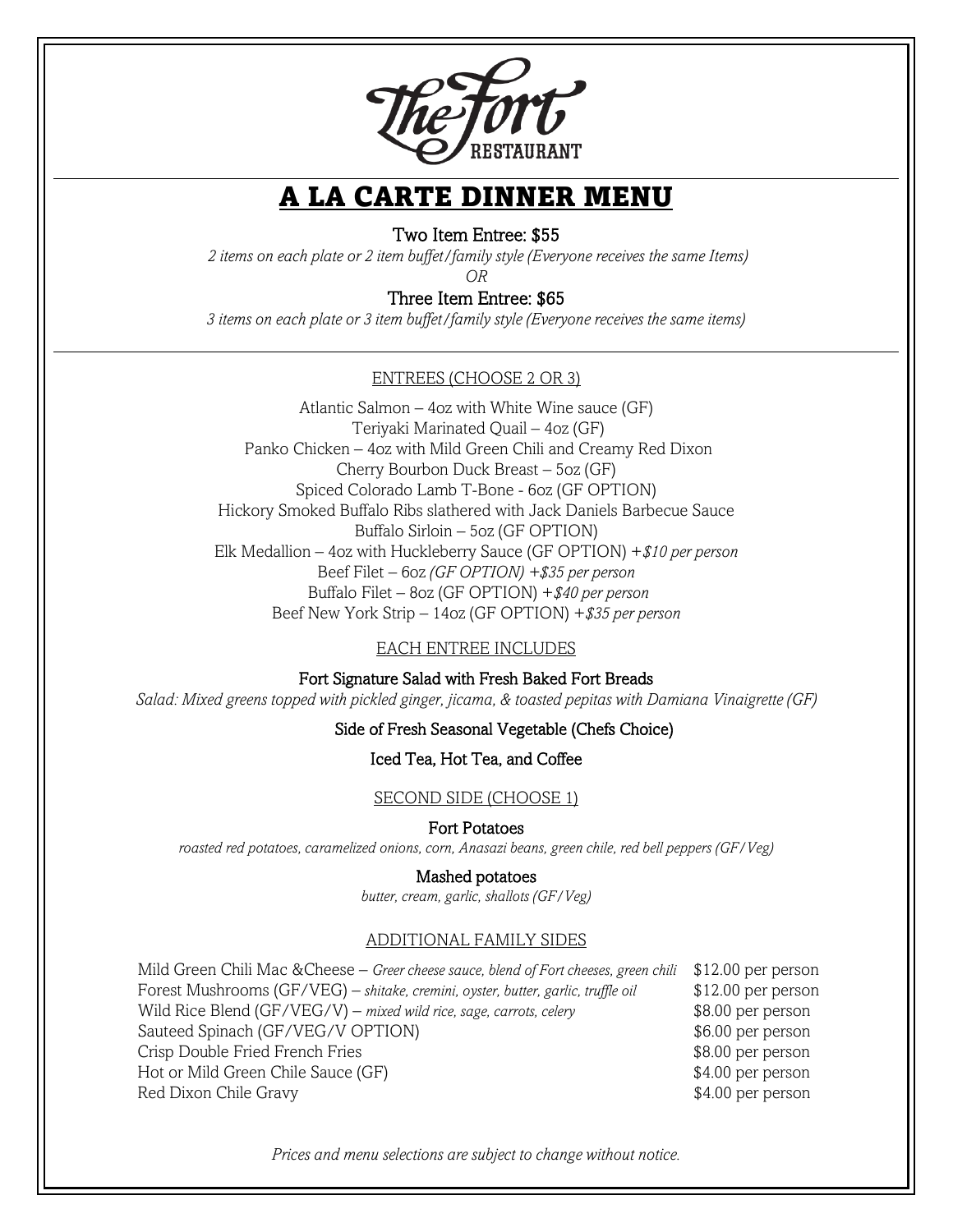

# OTHER ROASTED MEAT ENTREE OPTIONS

Slow-Roasted Buffalo Prime Rib with Au Jus & Creamy Horseradish (GF)

*Serves 15-18 guests* \$650 per roast

Roasted Leg of Lamb with Rosemary Au Jus and Mint Jelly (GF) *Serves 10-12 guests* \$250 (per roast)

Roasts only, with House Salad, Fort Breads, Seasonal Vegetable, Fort Potatoes or Mashed Potatoes, Tea, and Coffee \$20 per person + Cost of Roast

> Optional Carving Station \$75 per roast

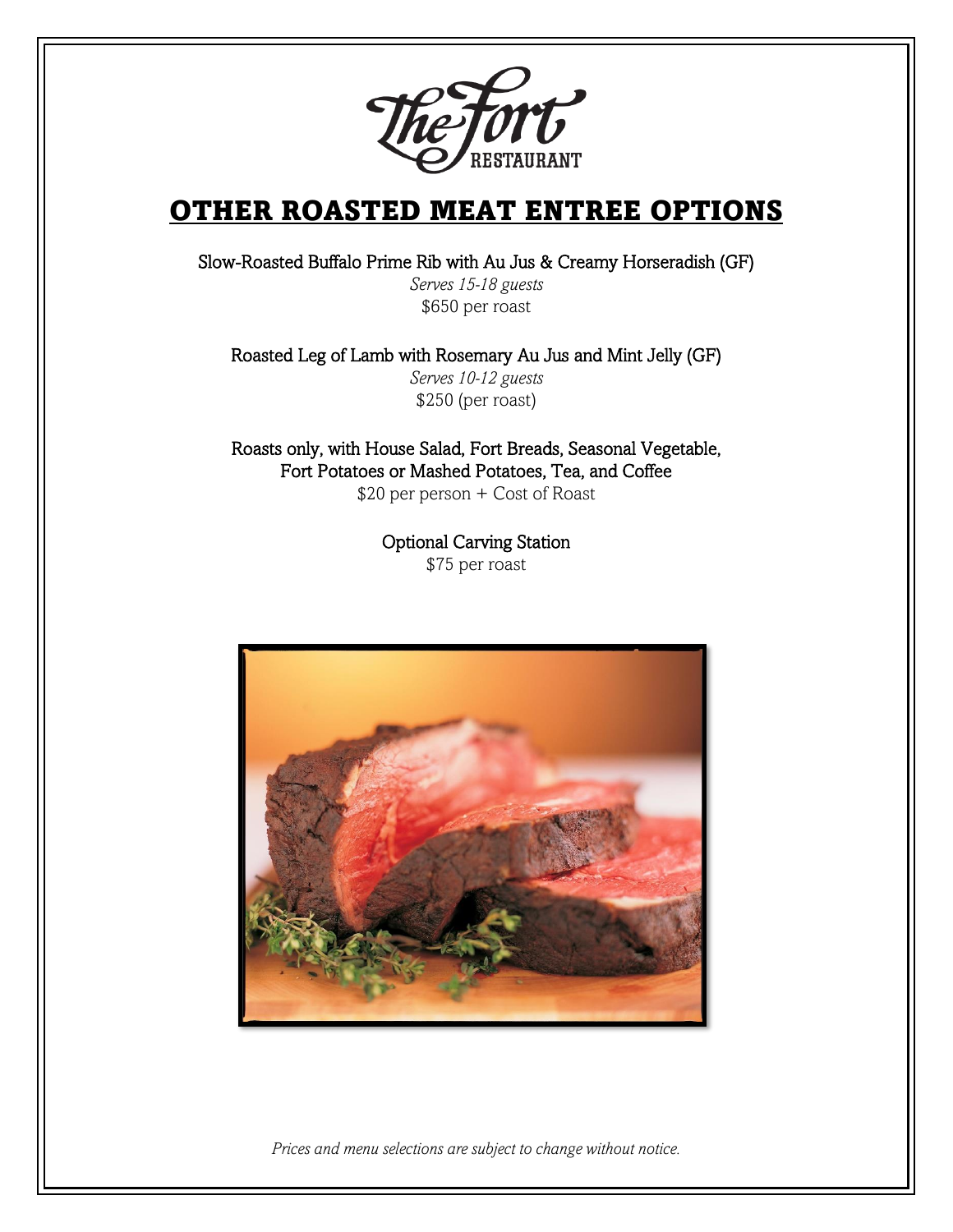

# A LA CARTE DESSERT MENU

*Individually Plated, Buffet Style or Family Style*

### INDIVIDUALLY PLATED DESSERTS (CHOOSE 3)

(Prices per dessert)

| Negrita – Whipped Dark Chocolate, Myer's Rum, Cookie (GF OPTION)                              | \$15/each |
|-----------------------------------------------------------------------------------------------|-----------|
| Bobbie Chaim's Famous Cheesecake - Madagascar vanilla, graham cracker, almond crust           | \$15/each |
| Vera's Caramel Blonde Brownie with Magill's Vanilla Bean Ice Cream                            | \$15/each |
| Chocolate Chile Bourbon Cake – dark chocolate, walnuts, red chile, bourbon drizzle, hot fudge | \$16/each |
| Charlotte Green's Homemade Slice of Pie (Seasonal) with Magill's Vanilla Bean Ice Cream       | \$15/each |
| Magill's Homemade Colorado Ice Cream (Optional Hot Fudge or Caramel Topping)                  | \$13/each |
| Ice Cream Flavors: Vanilla Bean, Mexican Chocolate, Salted Caramel Oreo                       |           |

OR

### FAMILY OR BUFFET STYLE DESSERT

Chef's Selection Platter (Serves 6-8 guests) *A sampler of The Fort's favorite desserts served family style*

\$65 per platter

PLATTERS USUALLY INCLUDE: Negrita Bobbie Chaim's Famous Cheesecake Vera'a Caramel Blonde Brownie with Magill's Vanilla Bean Ice Cream Chocolate Chile Bourbon Cake Chef's Selection Creme Brulee

### CAKES

As per health code, any outside cake must be made by a bakery and delivered by the bakery, to be accepted by The Fort with a \$0 invoice.

Cake Cutting Fee: \$3 Per Person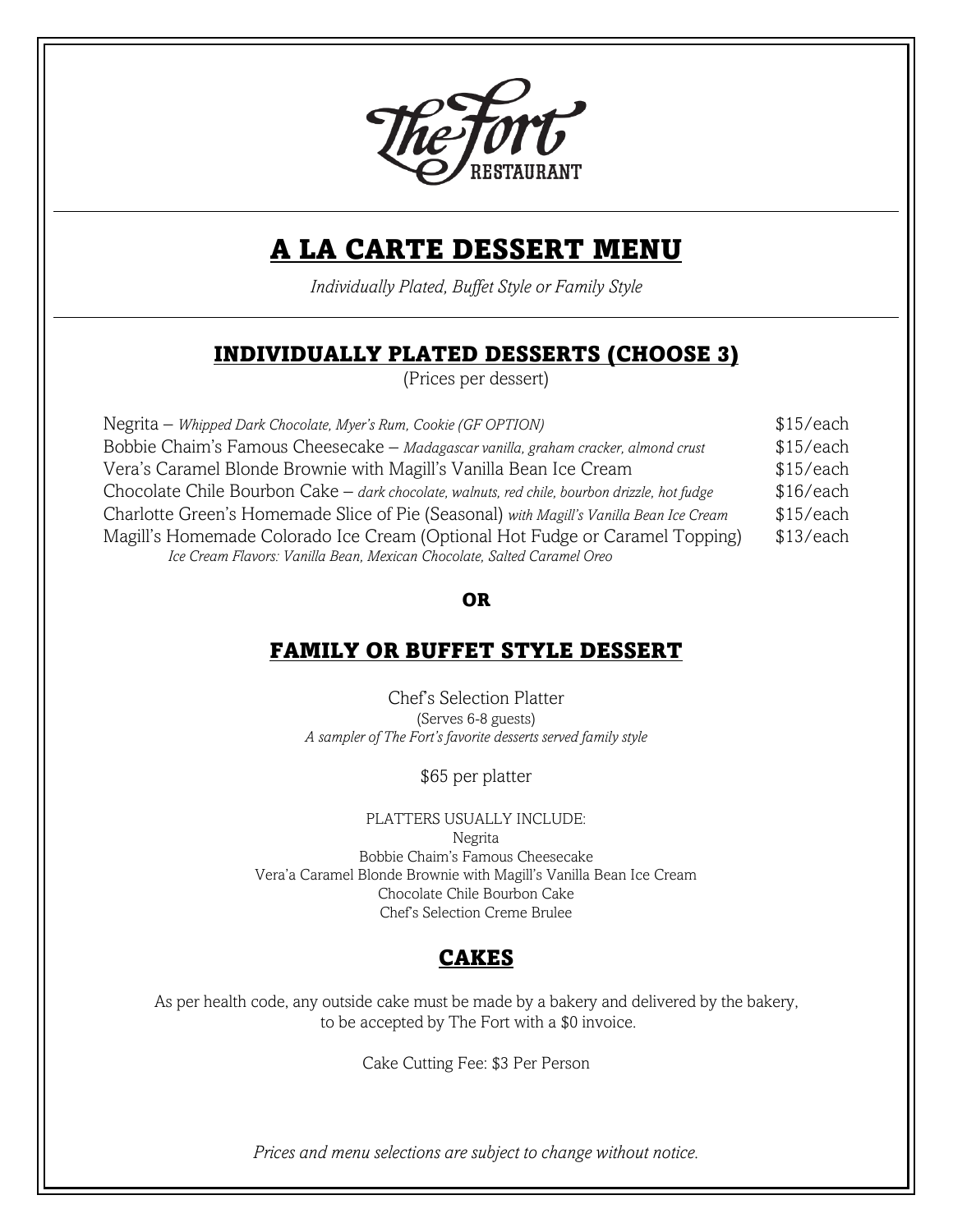

# THE FORT SILVER PACKAGE

### \$80.00 Per Guest

### APPETIZERS (SELECT 2)

Mountain Man Boudies Buffalo Sausage with Jalapeno Beer Mustard (GF) Peanut Butter & Mango Stuffed Jalapenos (GF/Veg/V) Rocky Mountain Oysters with Sweet Chile Sauce Hot Buffalo Sausage Bean Dip with Tortilla chips Sam's Famous Guacamole with Tortilla chips (GF/Veg/V)

### ENTREE (SELECT 2)

EACH GUEST RECIEVES BOTH ITEMS ON PLATE

Atlantic Salmon with White Wine sauce (GF) Teriyaki Marinated Quail (1) – (GF) Panko Chicken topped with Mild Green Chili and Creamy Red Dixon Sauce Cherry Bourbon Duck Breast (GF) Colorado Lamb T-Bone Spiced with Garlic, Oregano, Salt, Pepper and Dixon (GF Option) Hickory Smoked Buffalo Ribs slathered with Jack Daniels Barbecue Sauce Buffalo Sirloin (GF Option)

### EACH ENTREE INCLUDES

Fort Signature Salad with Fresh Baked Fort Breads *Salad: Mixed Greens topped with pickled ginger, jicama, & toasted pepitas with Damiana Vinaigrette (GF)*

Side of Fresh Seasonal Vegetable (Chefs Choice)

Iced Tea, Hot Tea, and Coffee

### SECOND SIDE OPTION (SELECT 1)

Fort Potatoes *roasted red potatoes, caramelized onions, corn, Anasazi beans, green chile, red bell peppers (GF/Veg)*

Mashed potatoes

*butter, cream, garlic, shallots (GF/Veg)*

*You may add additional family sides to this package. Please see A La Carte Dinner Page for options and pricing.*

### DESSERT (SELECT 3)

Negrita Chocolate Mousse with Whipped Cream (GF Option) Fort Cheesecake with Graham Cracker Crust and Huckleberry Preserves Vera's Caramel Blonde Brownie served with Magill's Vanilla Bean Ice Cream Chocolate Chile Bourbon Cake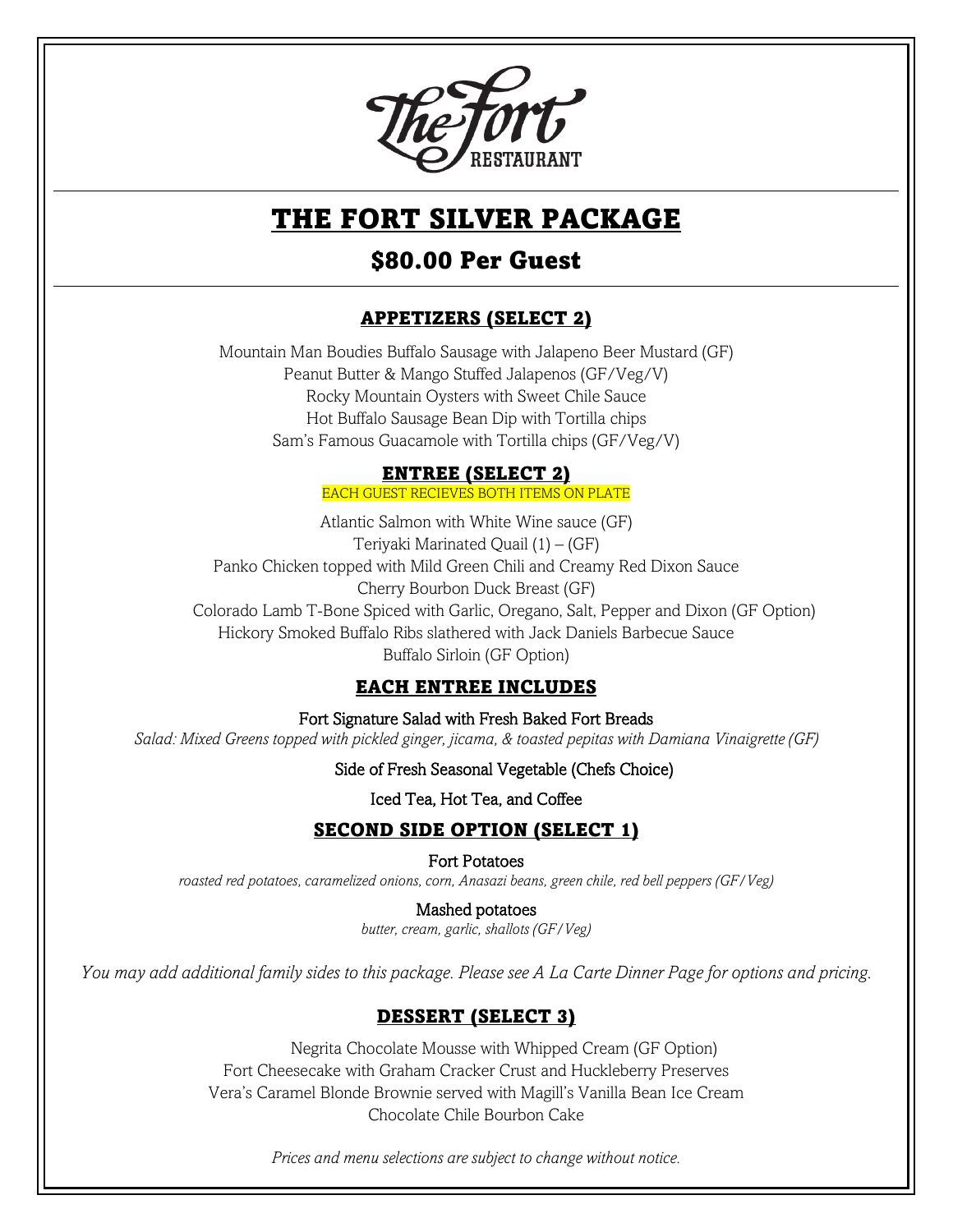

# THE FORT GOLD PACKAGE

### \$90.00 Per Guest

### APPETIZERS (SELECT 3)

Mountain Man Boudies Buffalo Sausage with Jalepeno Beer Mustard (GF) Peanut Butter & Mango Stuffed Pickled Jalapenos (GF/Veg/V) Rocky Mountain Oysters with Sweet Chile Sauce Hot Buffalo Sausage Bean Dip with Tortilla chips Sam's Famous Guacamole with Tortilla chips (GF/Veg/V)

### ENTREE (SELECT 3)

EACH GUEST RECIEVES ALL 3 ITEMS

Atlantic Salmon with White Wine sauce (GF) Teriyaki Marinated Quail (1) – (GF) Panko Chicken topped with Mild Green Chili and Creamy Red Dixon Sauce Cherry Bourbon Duck Breast (GF) Colorado Lamb T-Bone Spiced with Garlic, Oregano, Salt, Pepper and Dixon (GF Option) Hickory Smoked Buffalo Ribs slathered with Jack Daniels Barbecue Sauce Buffalo Sirloin (GF Option)

### EACH ENTREE INCLUDES

Fort Signature Salad with Fresh Baked Fort Breads

*Salad: Mixed greens topped with pickled ginger, jicama, & toasted pepitas with Damiana Vinaigrette (GF)*

Side of Fresh Seasonal Vegetable (Chefs Choice)

Iced Tea, Hot Tea, and Coffee

### SECOND SIDE OPTION (SELECT1)

Fort Potatoes

*Roasted red potatoes with caramelized onions, corn, Anasazi beans, green chile and red bell peppers (GF/Veg)*

Mashed potatoes

*Made with butter, cream, and garlic leek (GF/Veg)*

*You may add additional family sides to this package. Please see A La Carte Dinner Page for options and pricing.*

### DESSERT (SELECT 3)

Negrita Chocolate Mousse with Whipped Cream (GF Option) Fort Cheesecake with Graham Cracker Crust and Huckleberry Preserves Vera's Caramel Blonde Brownie served with Magill's Vanilla Bean Ice Cream Chocolate Chile Bourbon Cake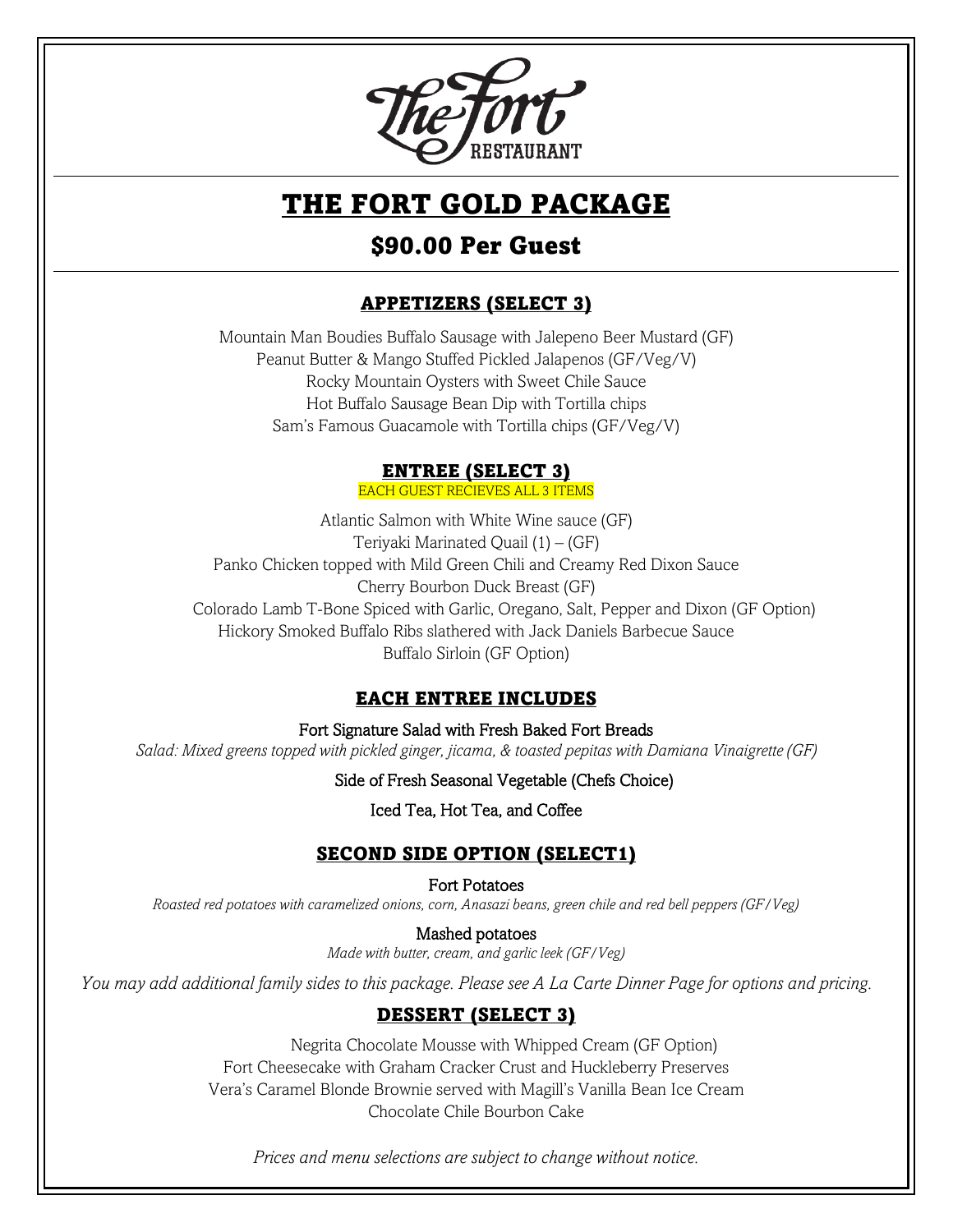

# THE FORT FAVORITE PACKAGE

### **\$100.00 Per Guest**

### APPETIZERS

Mountain Man Boudies Buffalo Sausage with Jalapeno Beer Mustard (GF) Sam's Famous Guacamole with Tortilla chips (GF/Veg/V)

### ENTREE

EACH GUEST RECIEVES ALL 3 ITEMS

Elk Chop with Huckleberry Sauce (GF Option) Teriyaki Marinated Quail – (GF) Buffalo Filet (GF Option)

### SIDES

Fresh Seasonal Vegetable (Chefs Choice)

Fort Potatoes

*Roasted red potatoes with caramelized onions, corn, Anasazi beans, green chile and red bell peppers (GF/Veg)*

*You may add additional family sides to this package. Please see A La Carte Dinner Page for options and pricing.*

### EACH ENTREE INCLUDES

Fort Signature Salad with Fresh Baked Fort Breads

*Salad: Mixed Greens topped with pickled ginger, jicama, & toasted pepitas with Damiana Vinaigrette (GF)*

Iced Tea, Hot Tea, and Coffee

### DESSERT

WILL GET HALF YOUR PARTY AMOUNT OF EACH

Fort Cheesecake with Graham Cracker Crust and Huckleberry Preserves

Chocolate Chile Bourbon Cake

### CHOICE OF ONE ALCOHOLIC BEVERAGE

House Wine Colorado Draft Beer Signature Prickly Pear Margarita